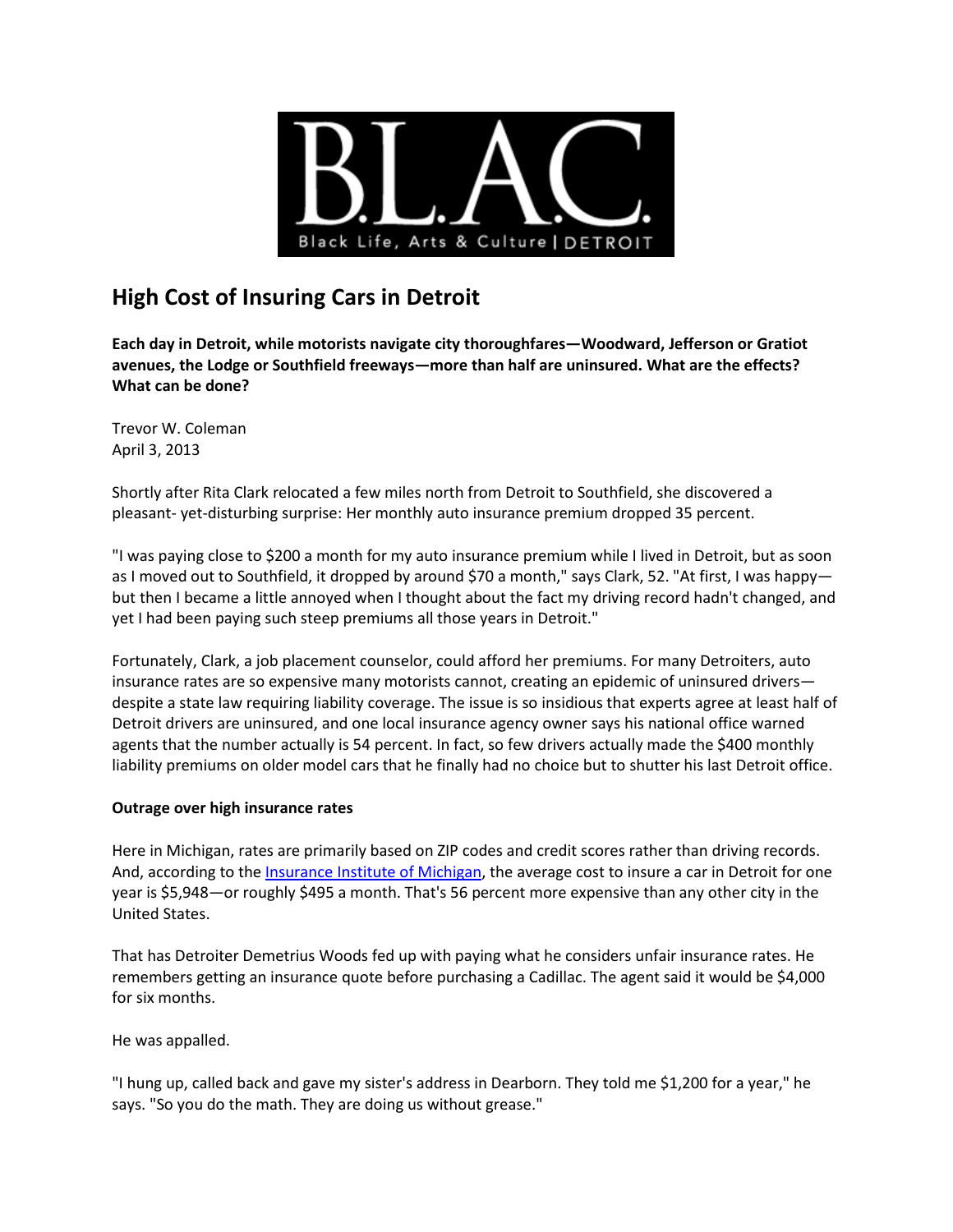Woods is not alone. Other Detroiters are equally outraged, and an ever-increasing number are going without auto insurance out of necessity, experts say.

A toxic combination of unaffordable insurance rates, double-digit unemployment rates and unreliable public transportation has forced tens of thousands—if not hundreds of thousands—of Detroiters to play an automotive version of Russian roulette, risking liability, suspended licenses and even a potential \$500 fine and jail for breaking the law.

Michigan insurers call it driving "bare." In Detroit, it's often known as "riding dirty."

"At least 1.5 million people in Michigan are driving bare, and as many as half the people of Detroit and Flint are driving without insurance," says Steven M. Gursten, an attorney at Michigan Auto Law in [Farmington Hills,](http://www.michiganautolaw.com/firm_profile/attorney-steven-gursten.php) the state's largest firm specializing in auto accidents.

Unlike many states, Michigan law provides unlimited medical benefits to accident victims for life, and Michigan car owners are required to buy personal injury protection coverage as part of their policy, which cost \$145 per vehicle in 2012.

## **Cost-prohibitive accident coverage**

While Michigan's auto accident coverage is very generous for accident victims, it's cost-prohibitive for the working poor in inner cities, Gursten says.

The average driver carries a double burden of paying for mandated insurance—and the state's insurance commissioner is the only insurance commissioner in the nation without authority to keep insurers from gouging consumers.

"So you have this crazy, insane situation where you've got insurance companies in Michigan—with all the hard times and economic troubles we've gone through in this state—that actually have some of the highest profit margins in the entire nation because they are price gouging, and our insurance commissioner isn't able to say, 'Hey, you're overcharging for a product we're required to buy,' which is no-fault insurance," Gursten says. "That's why insurance is so expensive here."

Nevertheless, Teri Morante, a spokesperson for th[e Michigan Department of Insurance and Financial](http://www.michigan.gov/difs)  [Services](http://www.michigan.gov/difs) and state insurance commissioner Kevin Clinton, says a practical reason exists for industry rates not being subject to an individual commissioner's whims.

"You don't want whoever is commissioner imposing their judgment on the industry," she explains. "You want the commissioner to follow the law. And that's what we do. We have rate regulations and industry regulations, and we review rates and compare costs and the need to make sure they are in compliance with statues."

## **Fraudulent insurance**

The consequence of unaffordable rates is an ever-growing number of people carrying fraudulent certificates of insurance.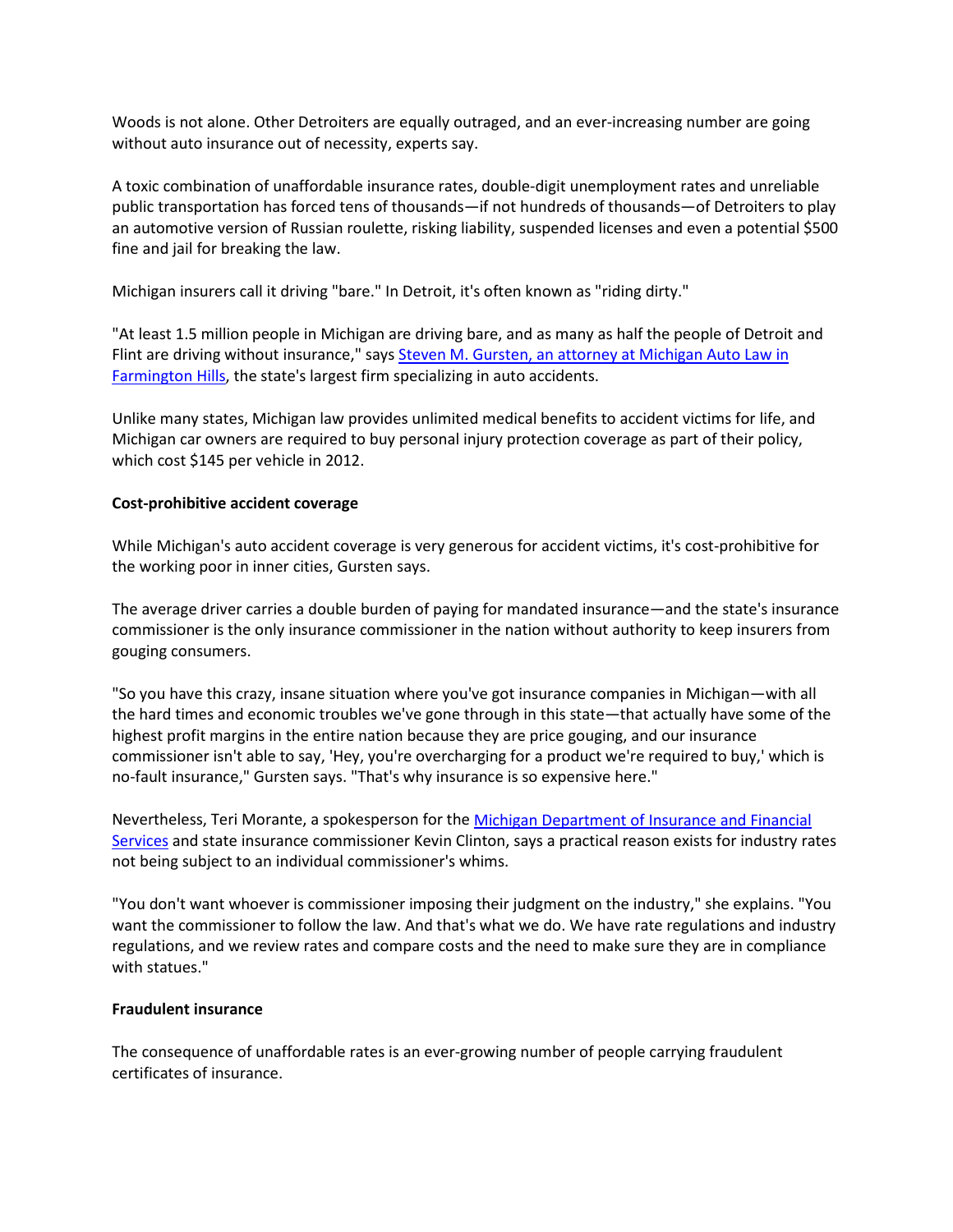Millicent Sherman, chief magistrate at [Michigan's 36th District Court in Detroit,](http://www.36thdistrictcourt.org/judges-msherman.html) says the problem is out of control.

"It's rampant," she says. "It's particularly prevalent within the city proper because of socioeconomic reasons. It's difficult for people to acquire insurance or maintain it because it's so expensive."

She realizes the people coming before her are not hustlers or hardened criminals trying to beat the system, but primarily hard-working people struggling to make it.

"It's turning into a horrible cycle, and we were criminalizing everyday folks who normally wouldn't be in trouble. They are risking a misdemeanor or a felony by presenting this in court," Sherman says. "And that presents a whole new set of problems."

#### **Impact on small insurance businesses**

Those problems also are impacting small insurance agents. At one point, Sam Donahoo operated several [Look Insurance](http://www.look-insurance.com/) offices in Detroit. Recently, he shuttered his last office that specialized in high-risk auto policies on Detroit's east side.

He insists the situation is far worse than it appears.

"Most of the people were driving older model cars that were made between 1997 and 2005," he says. "And we'd have to require \$400 down and \$400 a month for basic coverage. That was more than their monthly car note, and if the car was paid off, the yearly premium exceeded the value of the car.

"It really got bad over the last five years, when we saw the rates in Detroit raised by 100 percent, from around \$200 down and a \$150-\$300 a month premium to \$400 down and monthly premiums higher than that," says the agent, who maintains an office in Southfield.

The inability to provide affordable insurance to Detroiters has other consequences, Donahoo adds.

"At one time, I operated seven offices in Detroit, averaging about three full-time employees at each office," he says. "I had to eventually lay them all off. So you now have 21 people without jobs—and a loss of both business and personal tax revenue for the city."

With the demise of his business[, Insurance Giant a](http://myinsurancegiant.com/)nd [L.A. Insurance](http://www.lainsurance.com/) remain Detroit's primary providers for high-risk, no-fault insurance.

L.A. Insurance offers a controversial seven-day auto insurance policy for nearly \$300 a week, basically to renew registration or retrieve cars from impound lots.

#### **Consequences of driving uninsured**

Clark, the job placement counselor, attests to other economic consequences of driving uninsured. She inquires whether or not clients have a valid driver's license and proof of insurance, and often has the unenviable task of screening out otherwise qualified people from certain jobs because they own uninsured cars.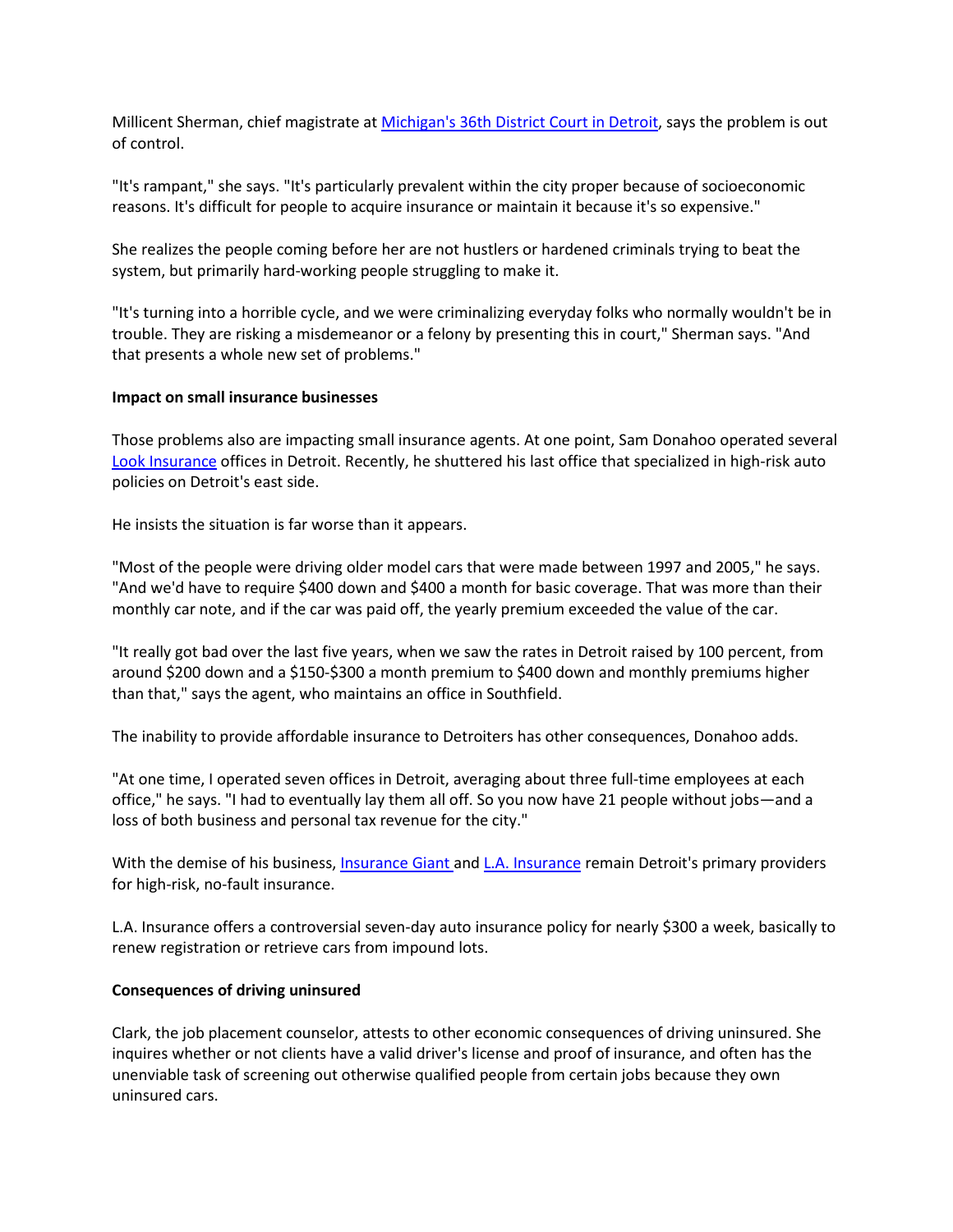"Auto insurance is a luxury in Detroit for most people. Period," Clark says. "You have to have a decent job to pay for it along with rent or your mortgage, utilities, daily bills. Being able to cover exorbitant auto insurance is a luxury most people in Detroit simply can't afford."

Past attempts to pass legislation to lower insurance rates have failed. Proposal C regarding Act 143 of 1993 to reduce auto insurance rates, place limits on personal injury benefits and allow rate reductions for accident-free driving was defeated by a vote of 60.9 percent to 39.1 percent.

In 2010, the Michigan Insurance Rate Reduction Initiative, a measure meant to cut premiums for good drivers by 20 percent, never made it to the ballot because the petition wasn't filed before the deadline.

Native Detroiter Greg Roberts was intricately involved in the Michigan Insurance Rate Reduction Initiative as former Gov. Jennifer M. Granholm's director of the Office of Community and Faith-Based Initiatives.

He worked feverishly to build support for the initiative, which was based on creating insurance pools with large numbers of individuals to negotiate with insurance companies to base rates on driving records rather than ZIP codes and credit scores.

"It was a project that took a lot of time and effort—and required thousands of people signing on, and, for a variety of reasons, that just never occurred," Roberts says.

What makes the situation so galling, attorney Gursten says, is the insurance companies know the policies are discriminatory against Detroiters and other urban dwellers, but prefer it that way to maximize profit and reduce their liability.

"The bean counters at these insurance companies weren't dumb," he says. "They know full well that Detroit, for example, has I believe the lowest medium income in the nation and then, on top of that, our wonderful Republican Michigan Supreme Court has allowed companies to use credit scoring so people get hammered twice in terms of insurance being very expensive."

#### **Microeconomics**

While acknowledging Detroit has insurance rates higher than most of the nation, Morante says there are complex reasons for that. Critical factors such as traffic density and insurers' need to recoup costs that come with doing business in Michigan also play a role. "Unlike other forms of insurance, such as health and workers' compensation, where there are limits and cost controls with those insurances, auto insurers really don't have a lot of power over what they have to pay," she says. "So they pay more than what health insurance and workers' comp would pay for the same service."

Morante's explanations notwithstanding, Gursten says when it's distilled to its essence, the insurance companies simply looked at the microeconomics and realized that, with half of drivers in Detroit driving without insurance, they could save tens of millions of dollars.

Consequently, he says, not a month goes by without someone calling about a loved one being killed, paralyzed or having a limb amputated, and nothing can or will be done about it because they were